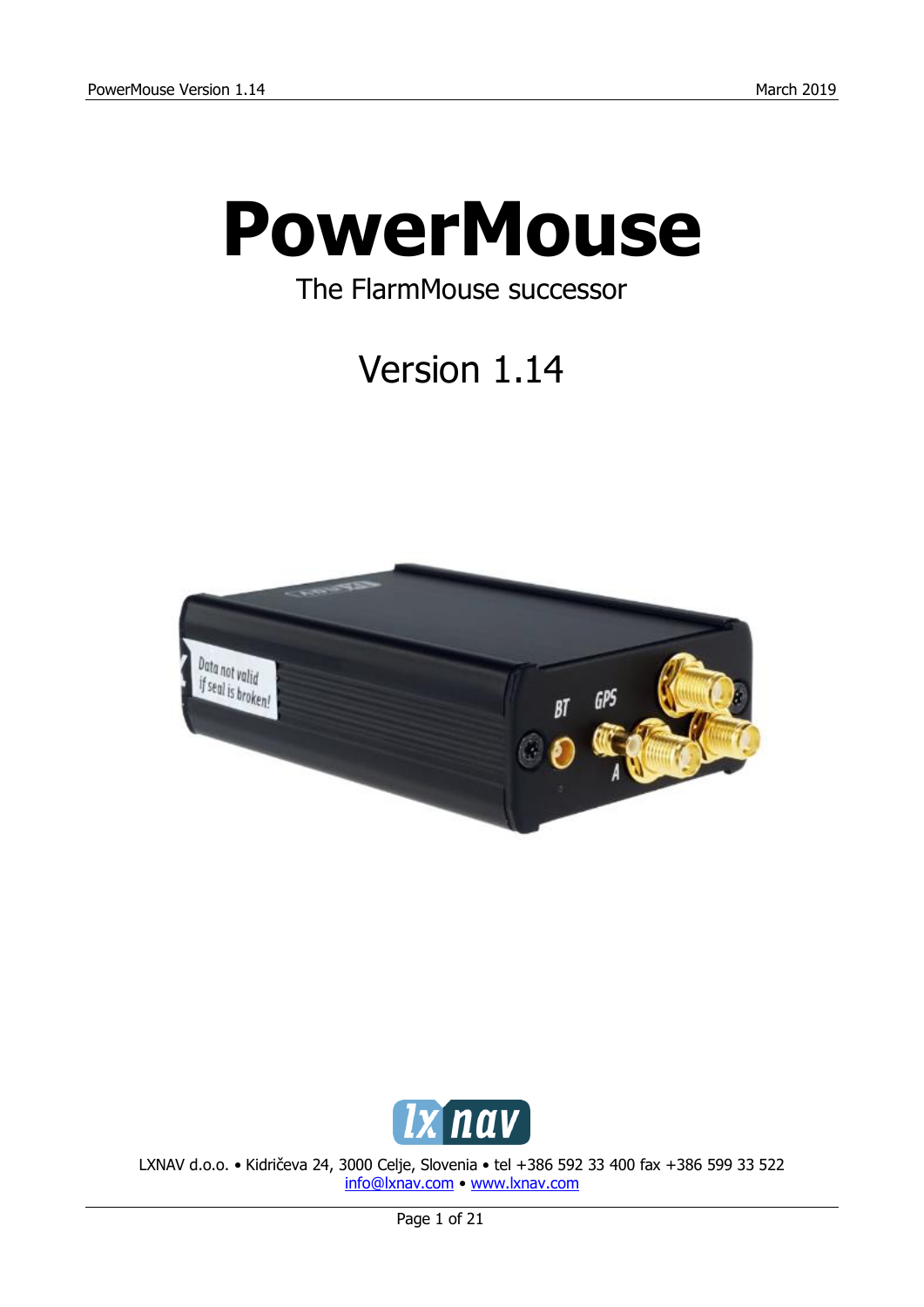| <b>Important Notices</b><br>1                                  | 3                                                                     |
|----------------------------------------------------------------|-----------------------------------------------------------------------|
| <b>Limited Warranty</b><br>1.1                                 | 3                                                                     |
| <b>Packing Lists</b><br>$\mathbf{2}$                           | 4                                                                     |
| $\overline{\mathbf{3}}$<br><b>Basics</b>                       | 5                                                                     |
| 3.1 LXNAV PowerMouse at a Glance                               |                                                                       |
| 3.1.1 LXNAV PowerMouse Features                                |                                                                       |
| 3.1.2 Interfaces                                               | 5<br>5<br>5<br>5<br>6                                                 |
| 3.1.3 Options                                                  |                                                                       |
| 3.1.4 Technical Data                                           | $\overline{6}$                                                        |
| 3.2 ADS-B module                                               | 6                                                                     |
| <b>System Description</b><br>4                                 |                                                                       |
| 4.1 Switching on the Unit                                      | $\begin{array}{c} \mathbf{7} \\ \mathbf{7} \\ \mathbf{7} \end{array}$ |
| 4.2 Normal operation                                           |                                                                       |
| 4.3 Bluetooth                                                  | $\overline{\mathbf{z}}$                                               |
| 5 Installation                                                 | $\overline{\mathbf{8}}$                                               |
| 5.1 Connecting LXNAV PowerMouse                                | 8                                                                     |
| <b>5.2 Connecting Antennas</b>                                 | $\begin{array}{c} 8 \\ 9 \end{array}$                                 |
| 5.3 USB port                                                   |                                                                       |
| 5.4<br>Wiring                                                  | $\overline{9}$                                                        |
| 5.4.1.1 PowerMouse PORT1 and PORT2 pinout (RJ45)               | 9                                                                     |
| 5.4.1.2 PowerMouse RF connector side description               | 10                                                                    |
| 5.4.1.3 PowerMouse - FlarmView                                 | 10                                                                    |
| 5.4.1.4 PowerMouse - FlarmLED                                  | 11                                                                    |
| 5.4.1.5 PowerMouse - FlarmLED - Oudie                          | 11                                                                    |
| 5.4.1.6 PowerMouse - FlarmView - Sxxx Vario                    | 12                                                                    |
| 5.4.1.7 PowerMouse - LX9xxx - FlarmView                        | 12                                                                    |
| <b>Firmware Update</b><br>6                                    | 13                                                                    |
| 6.1 Firmware update via USB port (USB stick)                   | 13                                                                    |
| 6.2 ADS-B firmware update via Flash Loader                     | 13                                                                    |
| 6.3 Configuring PowerMouse settings with PowerFLARM config     | 13                                                                    |
| 6.4 PowerMouse configuration by using Flarm configuration tool | 14                                                                    |
| 6.5<br>Saving flight on the USB stick                          | 18                                                                    |
| <b>Updating the obstacle database</b><br>7                     | 19                                                                    |
| <b>Revision History</b><br>8                                   | 21                                                                    |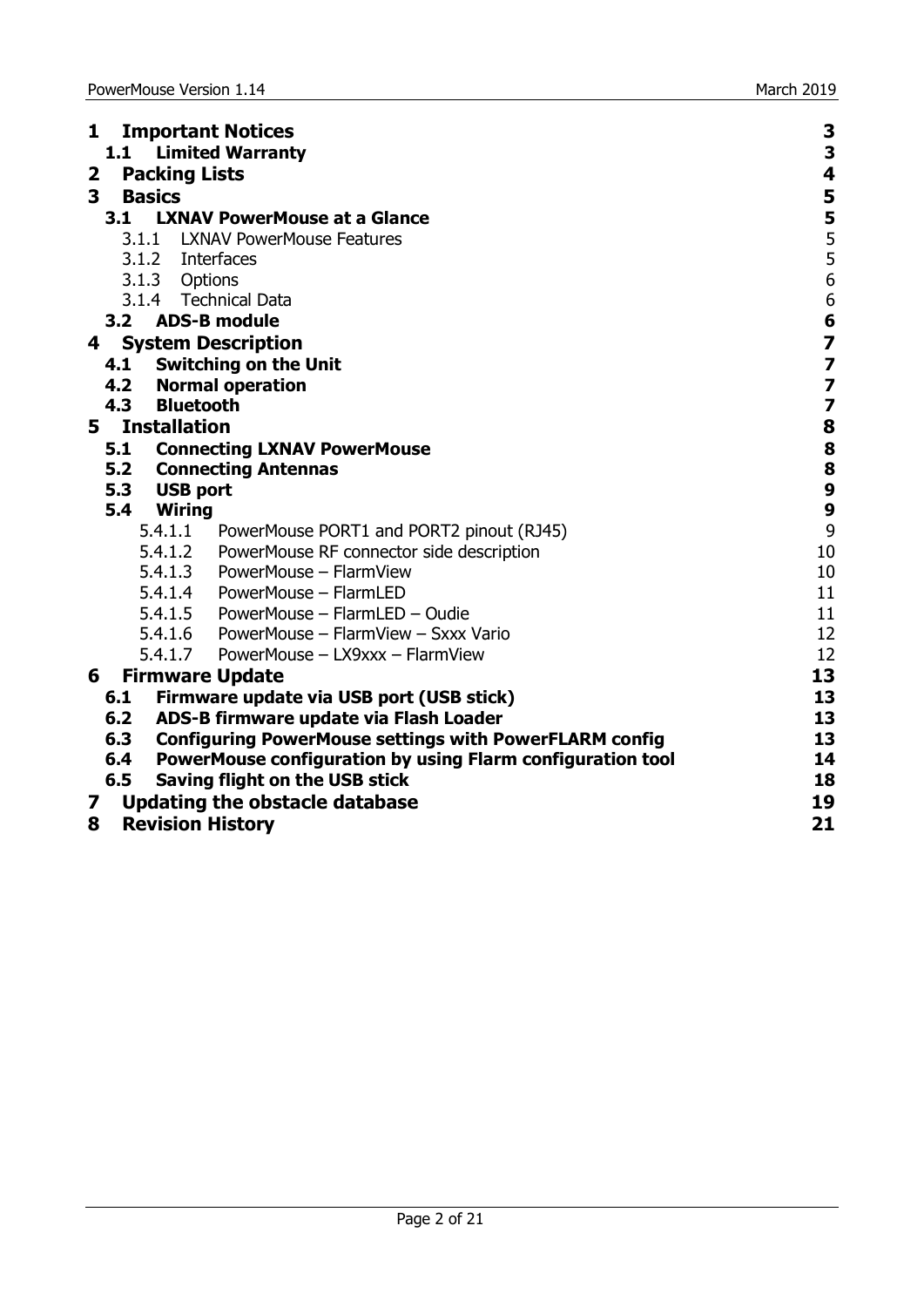## <span id="page-2-0"></span>**1 Important Notices**

The LXNAV PowerMouse system is designed for VFR use only as an aid to prudent navigation. All information is presented for reference only.

Information in this document is subject to change without notice. LXNAV reserves the right to change or improve their products and to make changes in the content of this material without obligation to notify any person or organisation of such changes or improvements.



A Yellow triangle is shown for parts of the manual which should be read carefully and are important for operating the LXNAV PowerMouse system.



Notes with a red triangle describe procedures that are critical and may result in loss of data or any other critical situation.



A bulb icon is shown when a useful hint is provided to the reader.

## <span id="page-2-1"></span>**1.1 Limited Warranty**

This LXNAV PowerMouse product is warranted to be free from defects in materials or workmanship for two years from the date of purchase. Within this period, LXNAV will, at its sole option, repair or replace any components that fail in normal use. Such repairs or replacement will be made at no charge to the customer for parts and labour, the customer shall be responsible for any transportation cost. This warranty does not cover failures due to abuse, misuse, accident, or unauthorised alterations or repairs.

THE WARRANTIES AND REMEDIES CONTAINED HEREIN ARE EXCLUSIVE AND IN LIEU OF ALL OTHER WARRANTIES EXPRESSED OR IMPLIED OR STATUTORY, INCLUDING ANY LIABILITY ARISING UNDER ANY WARRANTY OF MERCHANTABILITY OR FITNESS FOR A PARTICULAR PURPOSE, STATUTORY OR OTHERWISE. THIS WARRANTY GIVES YOU SPECIFIC LEGAL RIGHTS, WHICH MAY VARY FROM STATE TO STATE.

IN NO EVENT SHALL LXNAV BE LIABLE FOR ANY INCIDENTAL, SPECIAL, INDIRECT OR CONSEQUENTIAL DAMAGES, WHETHER RESULTING FROM THE USE, MISUSE, OR INABILITY TO USE THIS PRODUCT OR FROM DEFECTS IN THE PRODUCT. Some states do not allow the exclusion of incidental or consequential damages, so the above limitations may not apply to you. LXNAV retains the exclusive right to repair or replace the unit or software, or to offer a full refund of the purchase price, at its sole discretion. SUCH REMEDY SHALL BE YOUR SOLE AND EXCLUSIVE REMEDY FOR ANY BREACH OF WARRANTY.

To obtain warranty service, contact your local LXNAV dealer or contact LXNAV directly.

September 2018 © 2018 LXNAV. All rights reserved.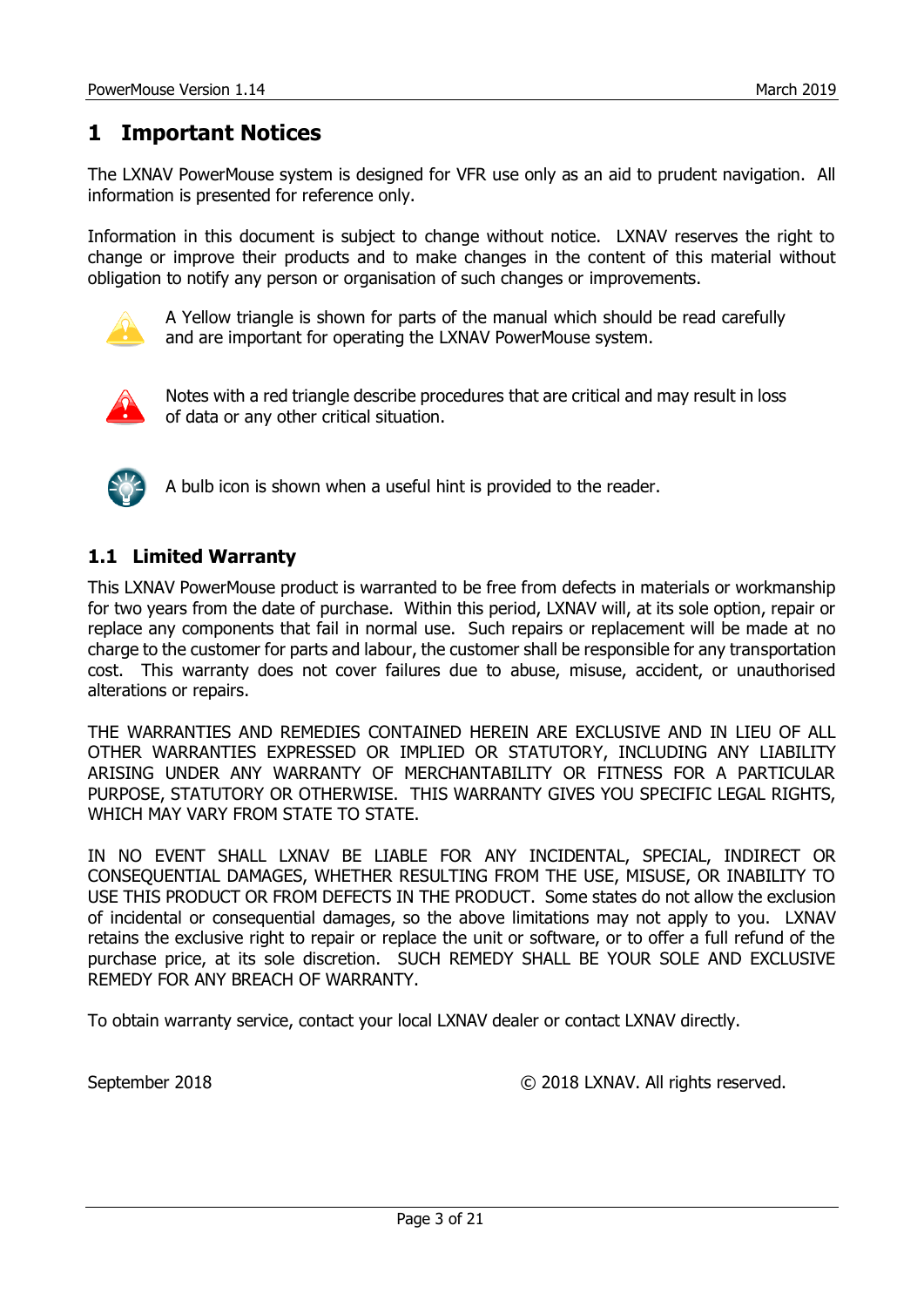## <span id="page-3-0"></span>**2 Packing Lists**

- PowerMouse
- Dipole FlarmAntenna
- Bluetooth Antenna
- GPS antenna
- 2<sup>nd</sup> Dipole FlarmAntenna is optional
- USB stick
- Flarm power supply cable
- FlarmView/FlarmLED (Optional)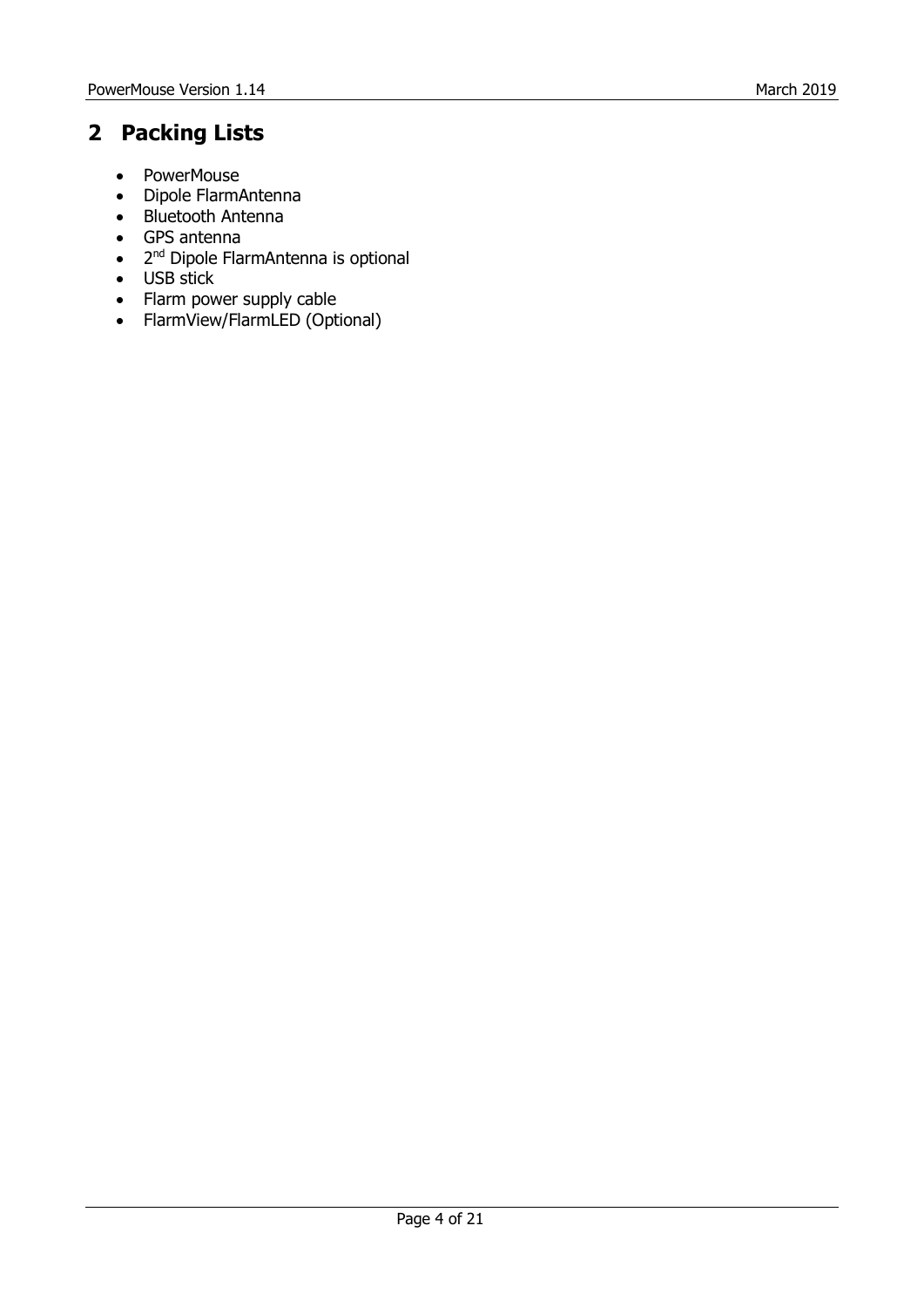## <span id="page-4-0"></span>**3 Basics**

## <span id="page-4-1"></span>**3.1 LXNAV PowerMouse at a Glance**

PowerMouse is standalone PowerFlarm® with external GPS antenna, USB socket and internal Bluetooth module.

It's a collision avoidance device, designed for gliders as well as for other participants in the air. FLARM® is in widespread use and features include:

- Display of nearby Flarm traffic with warning visually and acoustically of approaching other aircraft or fixed obstacles (where database has been installed)
- intelligent motion prediction which minimizes nuisance alarms and supports situational awareness
- integration with over 50 compatible products by other manufacturers (e.g. PDA moving maps) through [open serial port protocol](http://www.flarm.com/support/manual/index.html)
- USB socket for easy uploads and downloads, IGC-format flight recording and OLC-approval
- based on award-winning original FLARM® design, endorsed by [FAI,](http://www.flarm.com/news/fai_orleans.pdf) [IGC/OSTIV](http://www.flarm.com/news/ostiv.pdf) and EASA (AMC [Part 21,](http://www.flarm.com/news/Agency%20Decision%20Part%2021%20-%20Standard%20Parts.pdf) [Part M\)](http://www.flarm.com/news/Agency%20Decision%20Part%20M%20-%20Standard%20Parts.pdf)
- optional diamond-level [IGC-approval](http://www.fai.org/gliding/system/files/flarm-igc.pdf) with/without engine noise sensor (ENL)
- a typical radio range that can be verified with [online radio range analyser](http://www.flarm.com/support/analyze/index_en.html)
- powerful 72-channel high-precision uBlox [NEO8-GPS module](http://www.u-blox.com/products/lea_4p.html)
- full compatibility with wide range of Flarm-licensed products
- operation on a license-free radio band, not based on transponder technology
- small [size](http://www.flarm.com/support/manual/flarm_drawings.pdf) and simple installation

PowerMouse is available in 5 variants:

- PowerMouse with Flight recorder (Not approved by IGC), with enabled SAR (search and rescue) function
- PowerMouse with IGC approved Flight recorder (Up to Diamonds) and SAR function
- PowerMouse with IGC approved Flight recorder (Up to Diamonds), Engine noise sensor and SAR function
- RFB second Flarm antenna (dual antenna diversity) -available for all versions (Non IGC, IGC and IGC ENL)
- ADS-B module as an option

#### <span id="page-4-2"></span>**3.1.1 LXNAV PowerMouse Features**

- USB stick socket for configuration of Flarm, firmware update or storing IGC flights
- IGC flight recorder (Up to Diamond level)
- Optionally preloaded obstacles (where databases are available) Obstacles are not any freer of charge.
- Expandable to all standard Flarm displays
- Designed for FlarmView
- Low current consumption
- Second Flarm antenna

#### <span id="page-4-3"></span>**3.1.2 Interfaces**

- Two Standard Flarm/IGC port on RJ45 with serial RS232 interface
- USB Port (up to 2.0)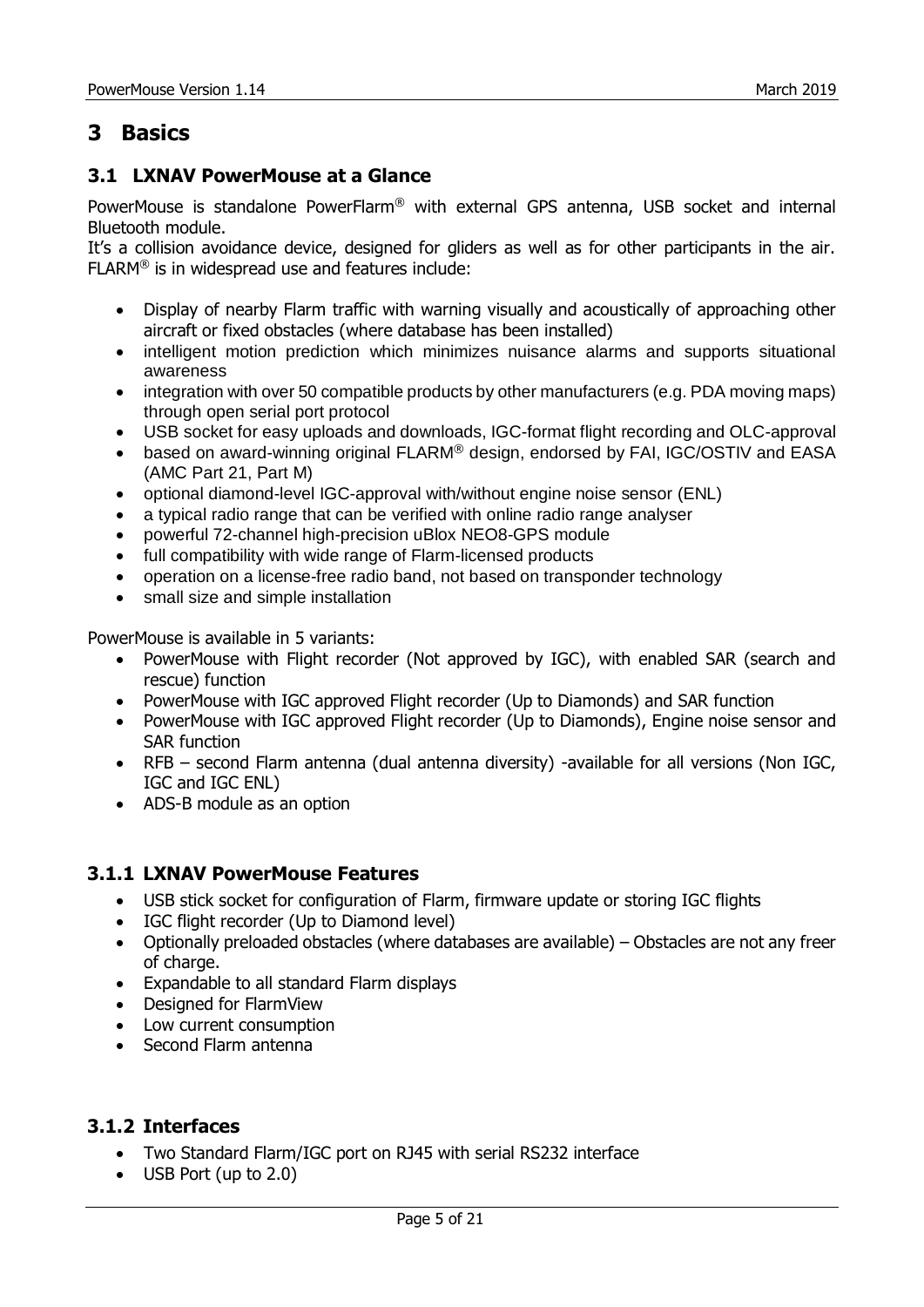• Bluetooth



Default baud rate of PowerMouse is set to 19200bps. In case, that you have any problems with Flarm indicator (FlarmView), please check baud rate setting on it.

### <span id="page-5-0"></span>**3.1.3 Options**

<span id="page-5-1"></span>One or more external Flarm Displays can be connected (FlarmView/FlarmLED)

#### **3.1.4 Technical Data**

- Power input 8-36 V DC
- Consumption 1.02W (85mA @12V) excl. power for USB stick
- Weight 160 g
- 55mm x 90mm x 25mm

#### <span id="page-5-2"></span>**3.2 ADS-B module**

PowerMouse device has a possibility to have an internal ADSB module, which is the ADSB IN module. All four variants can have the ADSB.

ADS-B module is not a standard part of the PowerMouse, therefore when ordering you have to order PowerMouse with ADSB.

ADS-B can receive MODE S transponders with ADS-B OUT. You will see all traffic equipped with mode S transponders.



ADS-B module can be retrofitted into PowerMouse units without it (except for serial numbers from 1-100).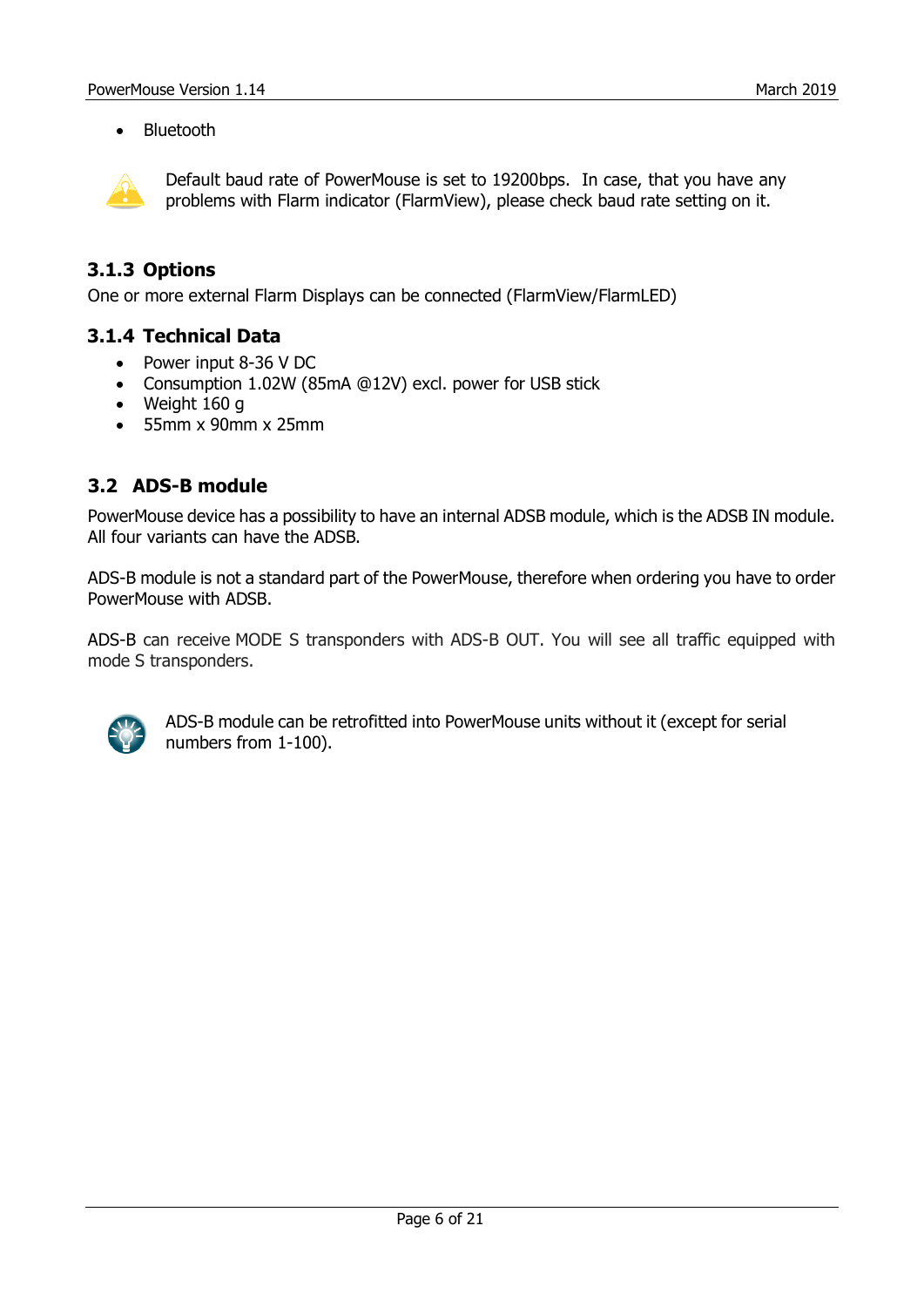## <span id="page-6-0"></span>**4 System Description**

## <span id="page-6-1"></span>**4.1 Switching on the Unit**

Unit is switched on automatically, when it gets valid power supply from either PORT1 or PORT2 RJ45 connector.

## <span id="page-6-2"></span>**4.2 Normal operation**

PowerMouse goes into normal operating mode, when it receives signals from enough GPS satellites. Then the device becomes visible to and receives data from other FLARM devices.

## <span id="page-6-3"></span>**4.3 Bluetooth**

To connect to the PowerMouse via Bluetooth, you must search on a PDA/Smartphone for Bluetooth enabled devices in range. Click PAIR or CONNECT to connect to the PowerMouse. Device will appear as LXNAV-FPM-(5-digit serial). Device doesn't require any pairing password.

Bluetooth is always ON and cannot be configured. Purpose of Bluetooth is to send Flarm objects to the other Bluetooth device. When device is on Bluetooth LED will flash blue every 3 seconds, when device is successfully connected in will flash twice every second.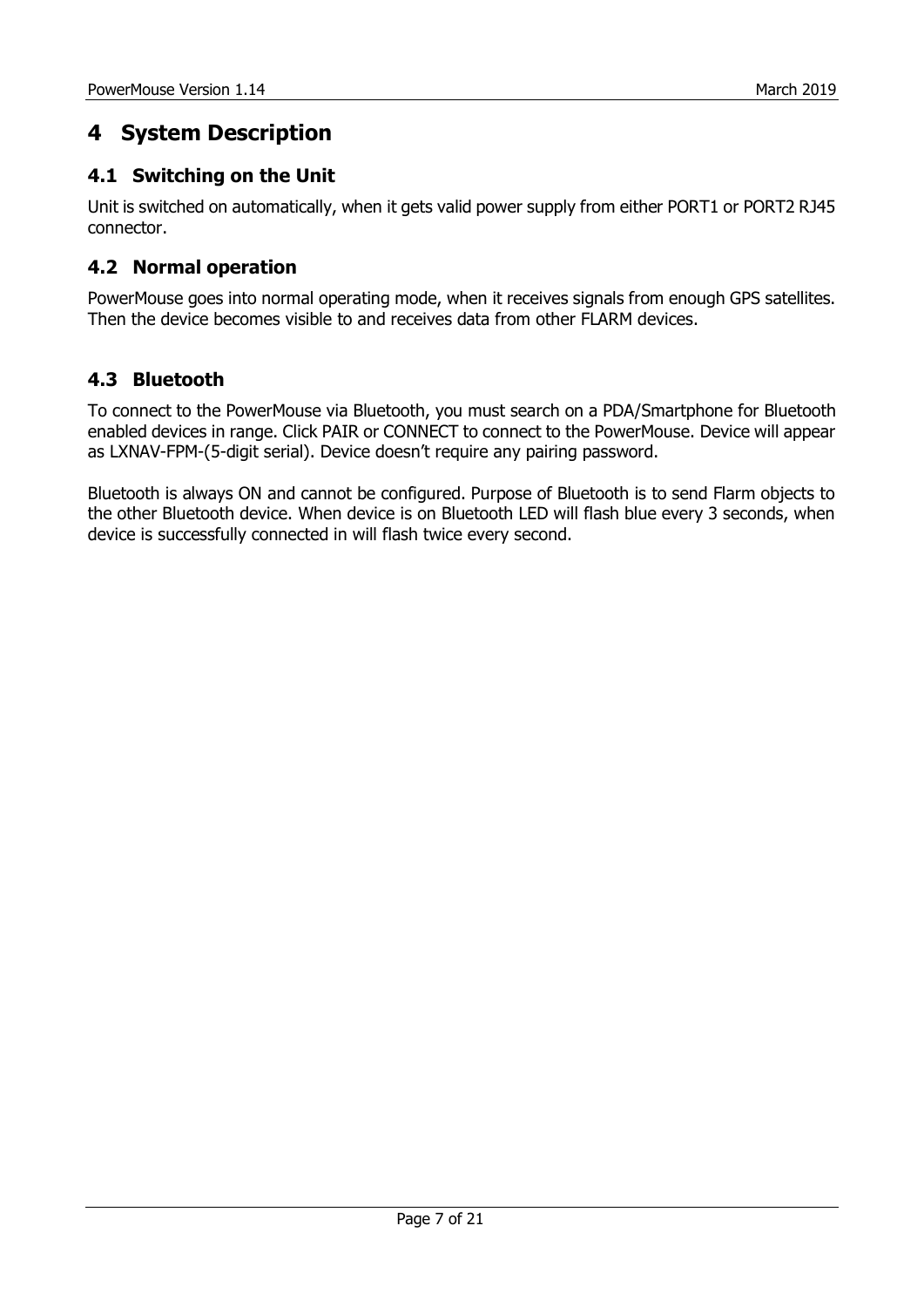## <span id="page-7-0"></span>**5 Installation**

<span id="page-7-1"></span>PowerMouse can be installed behind the instrument panel.

## **5.1 Connecting LXNAV PowerMouse**

LXNAV PowerMouse is connected to DC power supply using PF POWER 12 VDC cable. Red wire goes to  $+$  positive and blue wire goes to  $-$  ground.

External indicator can be connected via a splitter or directly to the other port.



Instrument has no internal fuse. **3A external fuse is required!**

## <span id="page-7-2"></span>**5.2 Connecting Antennas**

PowerMouse has 4 connectors for different antennas. Two SMA connectors (A and B) are for Flarm Antennas and there is one antenna for the ADSB (optionally). GPS connector serves for GPS antenna and BT connector for Bluetooth antenna.



Following Flarm Antennas are available:

- Short Dipole (90°) lambda/4
- Long dipole (90°) lambda/2
- Flat folded dipole
- Classic dipole
- Antenna with ground plate



For better range, Flarm antennas must be positioned vertically.

For additional information about installation you may have a look at:



https://flarm.com/wp-content/uploads/man/FTD-041-Application-Note-FLARM-Antenna-Installation.pdf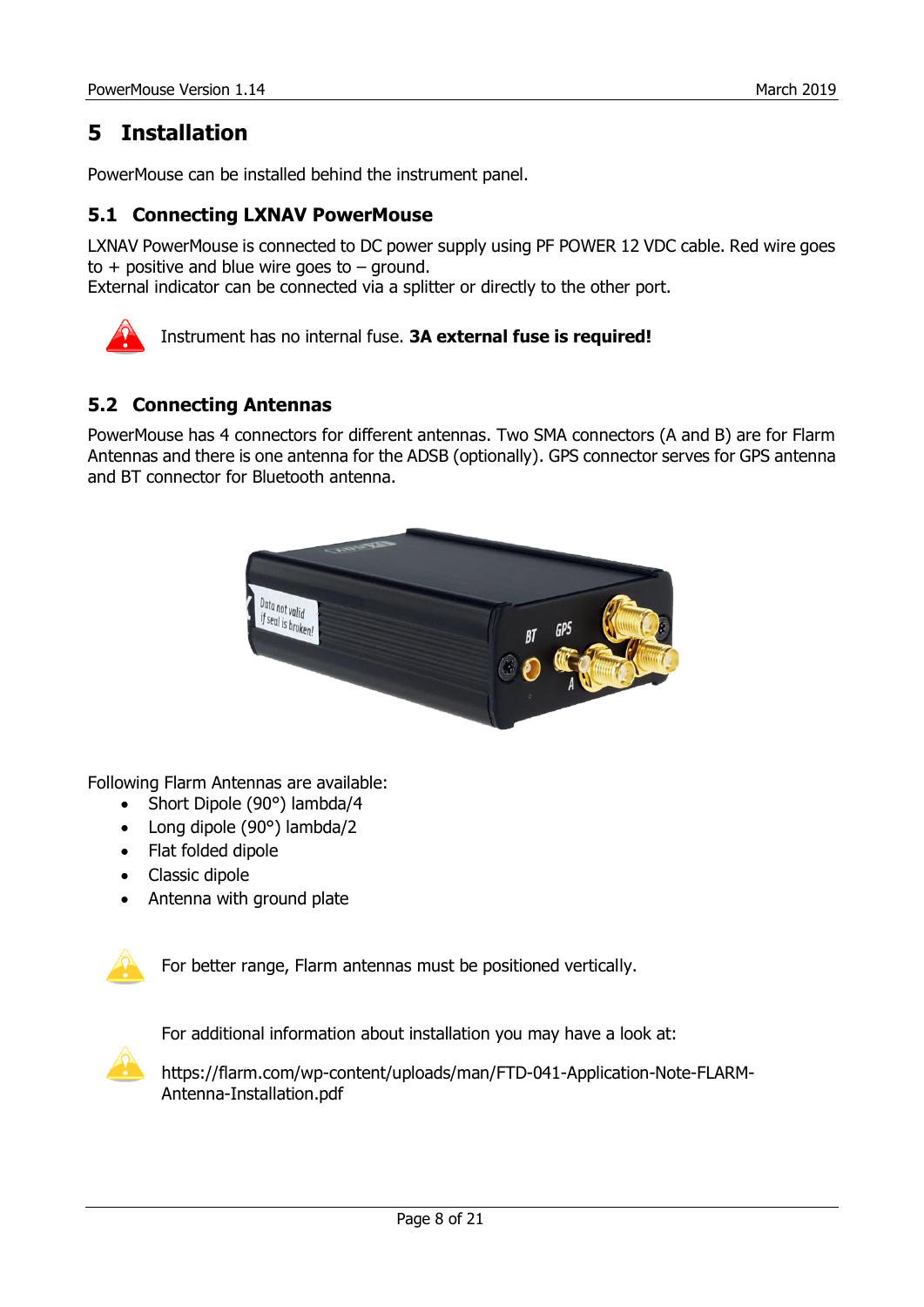

1x Flarm Flat dipole antenna is included in the package.

When you buy RFB option, the second Flat dipole antenna is included as well.

## <span id="page-8-0"></span>**5.3 USB port**

USB port serves as a SD card on other Flarm devices (FlarmMouse).

Advantage of the USB is, that you can install PowerMouse behind the panel and connect USB extension cable to the front panel.

User can use it for:

- Updating PowerMouse
- Changing PowerMouse settings (flarmcfg.txt)
- Downloading flights



USB is active only when the device is powered ON.

It supports up to USB 2.0 type

## <span id="page-8-1"></span>**5.4 Wiring**

#### <span id="page-8-2"></span>**5.4.1.1 PowerMouse PORT1 and PORT2 pinout (RJ45)**



| Pin number     | Description                 |
|----------------|-----------------------------|
|                | + Power input               |
| $\overline{2}$ | + Power input               |
| 3              | 3.0V Indicator power output |
|                | Ground                      |
| 5              | Data output (TX)            |
| 6              | Data input (RX)             |
|                | - Power input               |
| я              | - Power input               |



Underneath each port there are TX (transmit) and RX (receive) status LEDs that flash green when that port is receiving or transmitting data.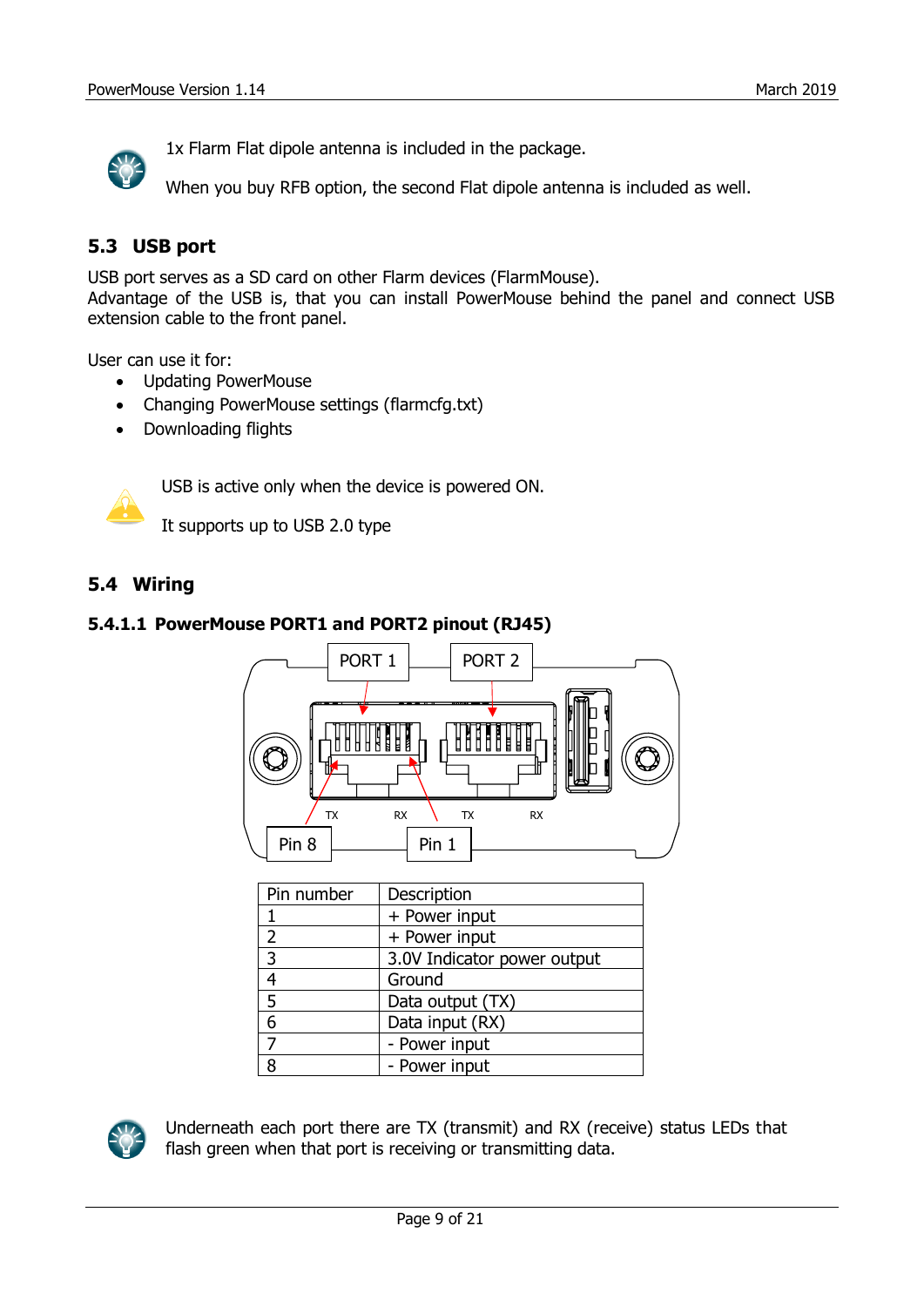### <span id="page-9-0"></span>**5.4.1.2 PowerMouse RF connector side description**



| Connector description  | Connector type |
|------------------------|----------------|
| Bluetooth Antenna port | <b>MCX</b>     |
| GPS Antenna port       | <b>SMC</b>     |
| PowerFLARM Port A      | <b>SMA</b>     |
| PowerFLARM Port B      | <b>SMA</b>     |

#### <span id="page-9-1"></span>**5.4.1.3 PowerMouse – FlarmView**

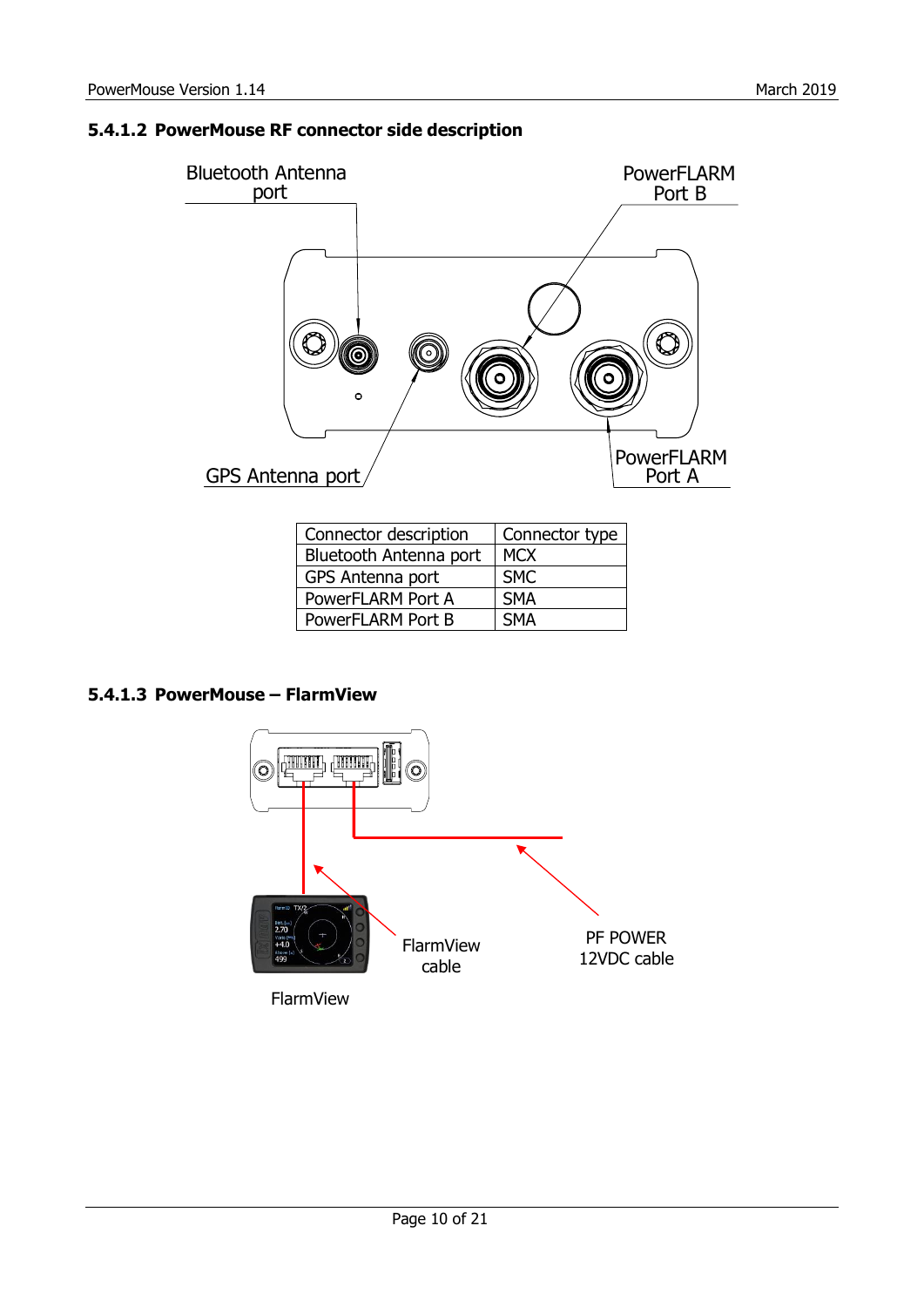## <span id="page-10-0"></span>**5.4.1.4 PowerMouse – FlarmLED**



## <span id="page-10-1"></span>**5.4.1.5 PowerMouse – FlarmLED – Oudie**

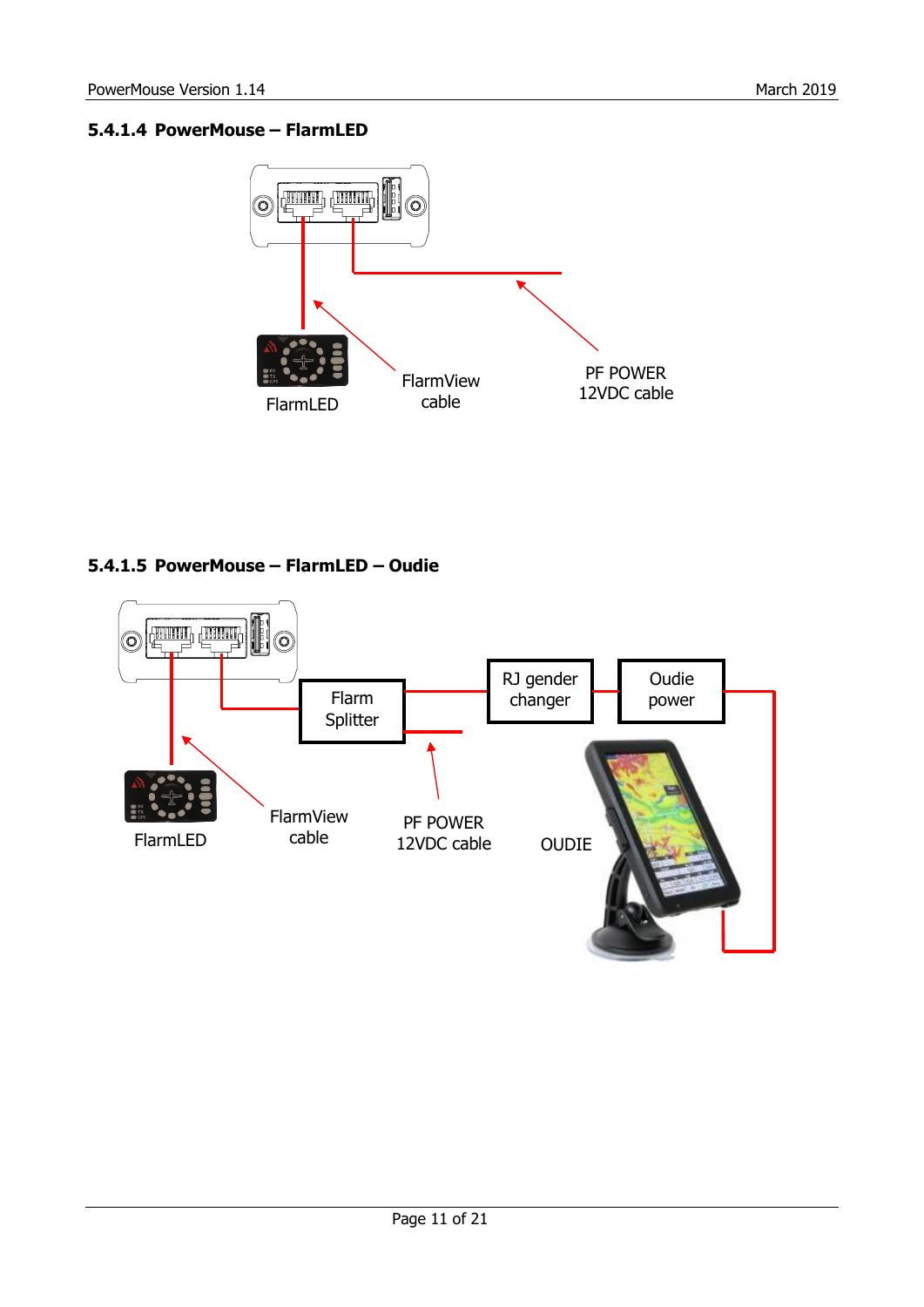#### <span id="page-11-0"></span>**5.4.1.6 PowerMouse – FlarmView – Sxxx Vario**



#### <span id="page-11-1"></span>**5.4.1.7 PowerMouse – LX9xxx – FlarmView**

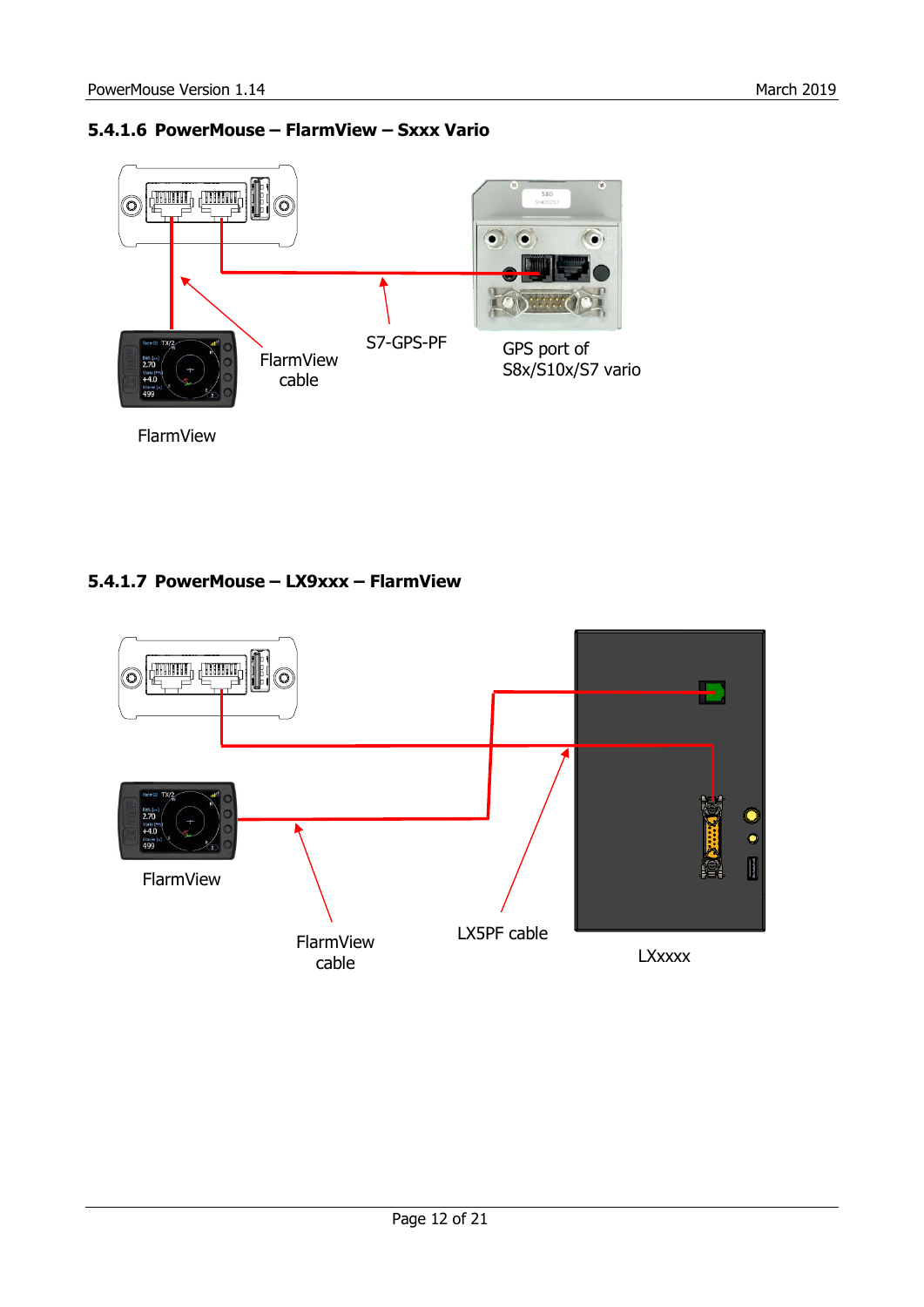## <span id="page-12-0"></span>**6 Firmware Update**

## <span id="page-12-1"></span>**6.1 Firmware update via USB port (USB stick)**

This Method is the easiest one and therefore preferred. The firmware update will be executed, when the system finds the file named flarm\_x**\*.fw** (x= version nr.) on the USB stick root. This file can be downloaded at www.flarm.com.

#### **Update procedure:**

- Switch off the Flarm and insert the USB stick.
- Now switch on the device
- The procedure will start automatically, it takes about one minute.
- When ready, switch off the Flarm
- Please delete the firmware file from the USB stick after the update

## <span id="page-12-2"></span>**6.2 ADS-B firmware update via Flash Loader**

This method is used if you wish to update an ADS-B module in PowerMouse. You can get flash loader at:<https://gliding.lxnav.com/lxdownloads/firmware/> (S7 PC update tool). For the update you need file named  $x^*$ .lxfw (x= version nr.) on your computer.

#### **Update procedure:**

- Switch off the Flarm and connect it to your PC via Port 2.
- Select communication port to which your PowerMouse is connected to
- Select baudrate 57600
- Select root direction of your .lxfw file
- Press Flash
- Turn the device back on





To update ADS-B module, a cable Flarm update 12V DC is required and a Comm port on PC.

## <span id="page-12-3"></span>**6.3 Configuring PowerMouse settings with PowerFLARM config**

PowerFlarm config is available at: <https://gliding.lxnav.com/lxdownloads/software/>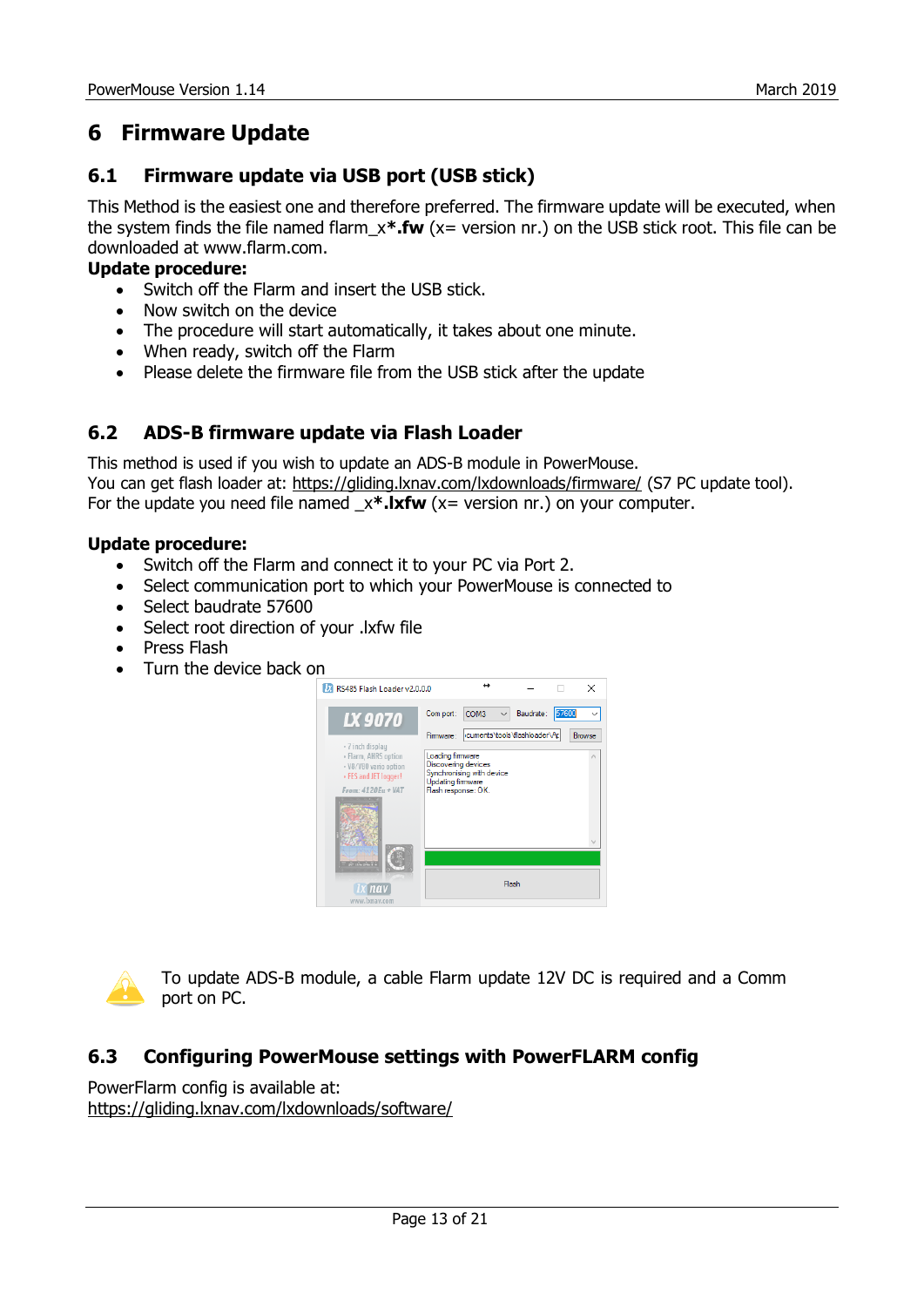| <b>Declaration</b>      | PowerFLARMConfig         |                         |                | PowerFLARMConfig Units |                                                 |                                     |
|-------------------------|--------------------------|-------------------------|----------------|------------------------|-------------------------------------------------|-------------------------------------|
|                         |                          |                         |                | Distance unit:         | <b>Kilometers</b>                               | $\checkmark$                        |
| Settings                | Select device:           | PowerMouse              | $\checkmark$   | Altitude unit:         | Meters                                          | $\checkmark$                        |
|                         |                          |                         |                | Lat/Lon format:        | Decimal degrees (DD.dddd°)                      | $\checkmark$                        |
|                         | <b>Basic settings</b>    |                         |                | <b>FLARM Range</b>     |                                                 |                                     |
|                         | Recording interval:      | 4s                      | $\checkmark$   | Horizontal:            |                                                 | $2 km -$                            |
| [Ix nav]                | ICAO 24-bit addr. (HEX): |                         | <b>FFFFFFF</b> | Vertical:              |                                                 | $500 \text{ m}$ $\uparrow$          |
|                         | Aircraft type:           | 1 Glider / Motor glider | $\checkmark$   | <b>ADSB Range</b>      |                                                 |                                     |
| Nano <sup>4</sup>       | Airborne threshold:      | 2 m/s                   | $\checkmark$   | Horizontal:            |                                                 | Unlimited                           |
| "Touchscreen IGC        | Process Mode-C Tarq.     | ✓                       |                | Vertical:              |                                                 | Unlimited                           |
| <b>Flight Recorder"</b> | Mode-C filtering method  | Aggressive              | $\checkmark$   |                        |                                                 |                                     |
|                         | Transponder type:        | No transponder          | $\checkmark$   | Horizontal:            | PCAS Range of transponder-only equipped targets |                                     |
|                         | Use Mode-S baro, alt.    | П                       |                |                        |                                                 | $7 \text{ km}$ $\rightleftharpoons$ |
|                         | Beep on PCAS alarms      | $\triangledown$         |                | Vertical:              |                                                 | $610 m \rightleftharpoons$          |
|                         | PCAS Antenna calib. val. |                         | $30 -$         | Port 1                 |                                                 |                                     |
|                         | Competition mode         | П                       |                | Baud:                  | 19200 Baud                                      | $\checkmark$                        |
|                         | Stealth mode             | г                       |                | Messages:              | Navigation and FLARM                            | $\checkmark$                        |
|                         | No tracking              |                         |                | Protocol version:      | Default (e.g. for Gamin)                        | $\checkmark$                        |
|                         | Remove obstacle db.      | П                       |                | PCAS targets as PFLAU  |                                                 |                                     |
|                         | Remove all IGC files     | П                       |                | Port 2                 |                                                 |                                     |
|                         |                          |                         |                | Baud:                  | 19200 Baud                                      | $\checkmark$                        |
|                         |                          |                         |                | Messages:              | Navigation and FLARM                            | $\checkmark$                        |
|                         |                          |                         |                | Protocol version:      | Default (e.g. for Garmin)                       | $\checkmark$                        |
|                         |                          |                         |                | PCAS targets as PFLAU  | П                                               |                                     |
|                         | Audio                    |                         |                | Miscellaneous          |                                                 |                                     |
|                         | Audio output             |                         |                | Brightness:            |                                                 | $100 \times \frac{1}{7}$            |
|                         | Audio volume:            |                         | 100 % ±        | Battery type:          | Alkaline                                        |                                     |
|                         | Buzzer volume:           |                         | $3 \div$       |                        |                                                 |                                     |
|                         |                          |                         |                |                        |                                                 |                                     |

Here you can set all settings for your PowerMouse device. File will be saved as flarmcfg.txt file, which you should save on the USD memory stick. To load this file into PowerMouse, insert USB key into USB slot on PowerMouse and switch on PowerMouse. File will be automatically loaded into device.

## <span id="page-13-0"></span>**6.4 PowerMouse configuration by using Flarm configuration tool**

PowerMouse can be configured by Flarm Tool software which can be found here: https://flarm.com/support/tools-software/flarm-configuration-tool/



In Farm tool are not supported all features, that can be configured for PowerMouse.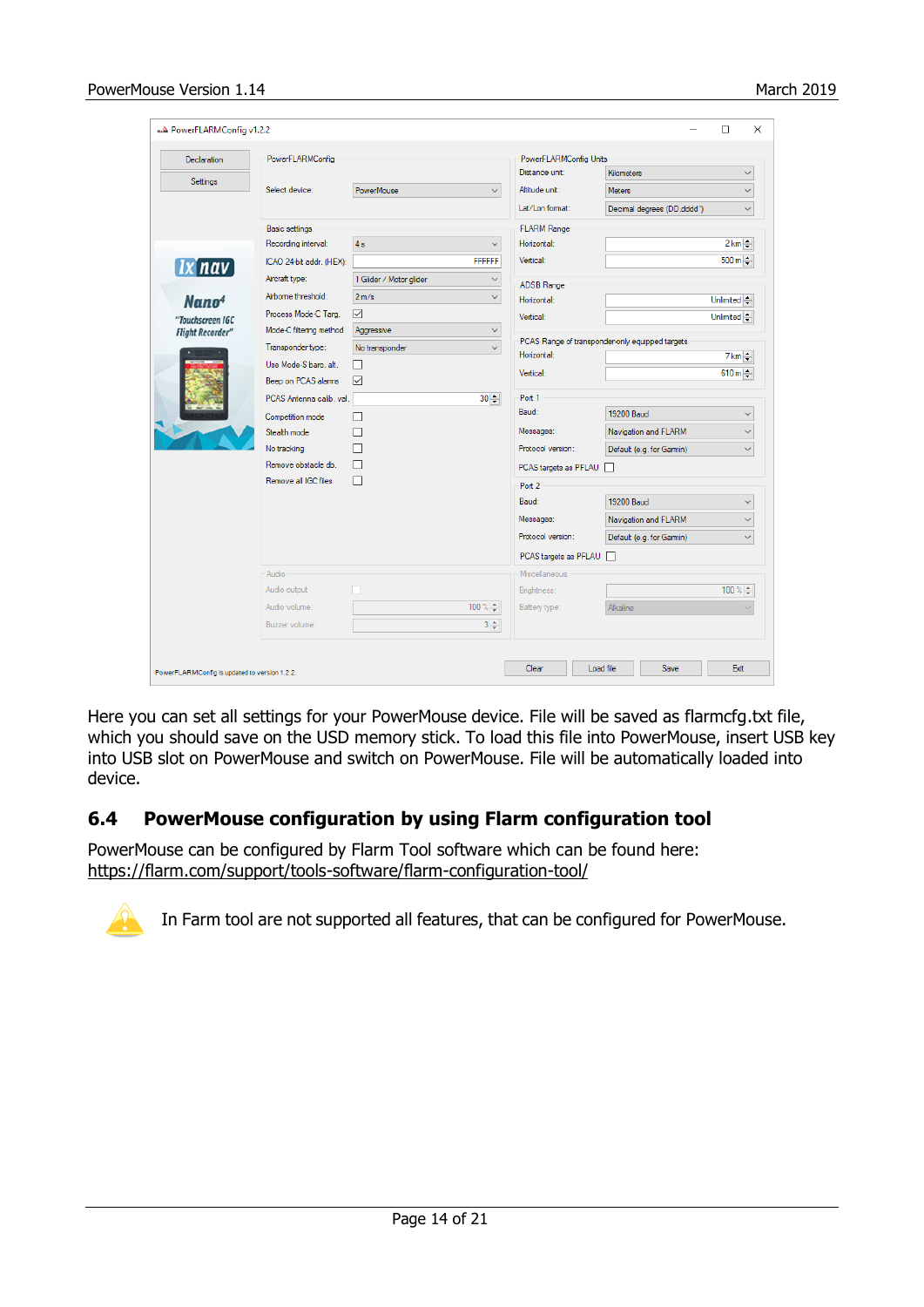| Q Search<br><b>ABOUT US</b>                                                                                                                                                                                                                                                          | 일을 ENGLISH<br>JOBS<br><b>LOG IN</b>                                             |
|--------------------------------------------------------------------------------------------------------------------------------------------------------------------------------------------------------------------------------------------------------------------------------------|---------------------------------------------------------------------------------|
| <b>&amp;</b> TECHNOLOGY<br>าња̀ BUY<br>– SOLUTIONS<br><b>PRODUCTS</b><br><b>6</b> NEWSROOM                                                                                                                                                                                           | <b>t</b> SUPPORT                                                                |
|                                                                                                                                                                                                                                                                                      |                                                                                 |
| 4 HOME - SUPPORT - TOOLS & SOFTWARE - FLARM CONFIGURATION TOOL                                                                                                                                                                                                                       |                                                                                 |
| <b>FLARM CONFIGURATION TOOL</b>                                                                                                                                                                                                                                                      |                                                                                 |
|                                                                                                                                                                                                                                                                                      | <b>BLOG</b>                                                                     |
| When installing FLARM in an aircraft, and before using a portable FLARM, it is very important<br>that it is configured correctly. Use the configuration tool below to configure your device. After<br>selecting the desired options, the configuration file is instantly downloaded. | $\cdot$ 2019-01-31 New<br>2019 Obstacle Data<br><b>Available</b>                |
| Note that the configuration tool only works with the latest released firmware version. Before<br>configuring the device, you need to update to the latest firmware version, independently of                                                                                         | MORE (i)                                                                        |
|                                                                                                                                                                                                                                                                                      |                                                                                 |
| when you did the last firmware update.<br>We take the privacy of your data seriously and you can find our Privacy policy here.                                                                                                                                                       | $\cdot$ 2019-01-07 Fully-<br>automated long-<br>range UAV flights               |
|                                                                                                                                                                                                                                                                                      |                                                                                 |
| Log in to see your devices<br>$\overline{\mathbf{v}}$                                                                                                                                                                                                                                | <b>MORE</b>                                                                     |
|                                                                                                                                                                                                                                                                                      |                                                                                 |
| Manufacturer:<br>$\blacktriangledown$                                                                                                                                                                                                                                                |                                                                                 |
| <b>LXNAV</b>                                                                                                                                                                                                                                                                         | <b>Obstacles 2019</b>                                                           |
| Device:                                                                                                                                                                                                                                                                              |                                                                                 |
| My devices<br><sup>O</sup> New device<br>PowerMouse<br>▼<br><b>START CONFIGURATION</b>                                                                                                                                                                                               | The updated Obstacle<br>databases for 2019 are<br>now available in our<br>shop. |

Create Config file:

- Select "New device" and choose "LXNAV" and "PowerMouse"
- Click on the button: Start configuration

Edit configuration file:

- After pressing button described above multiple options will show.
- Configure and adjust them to your liking
- More settings are available by checking "Show advance settings"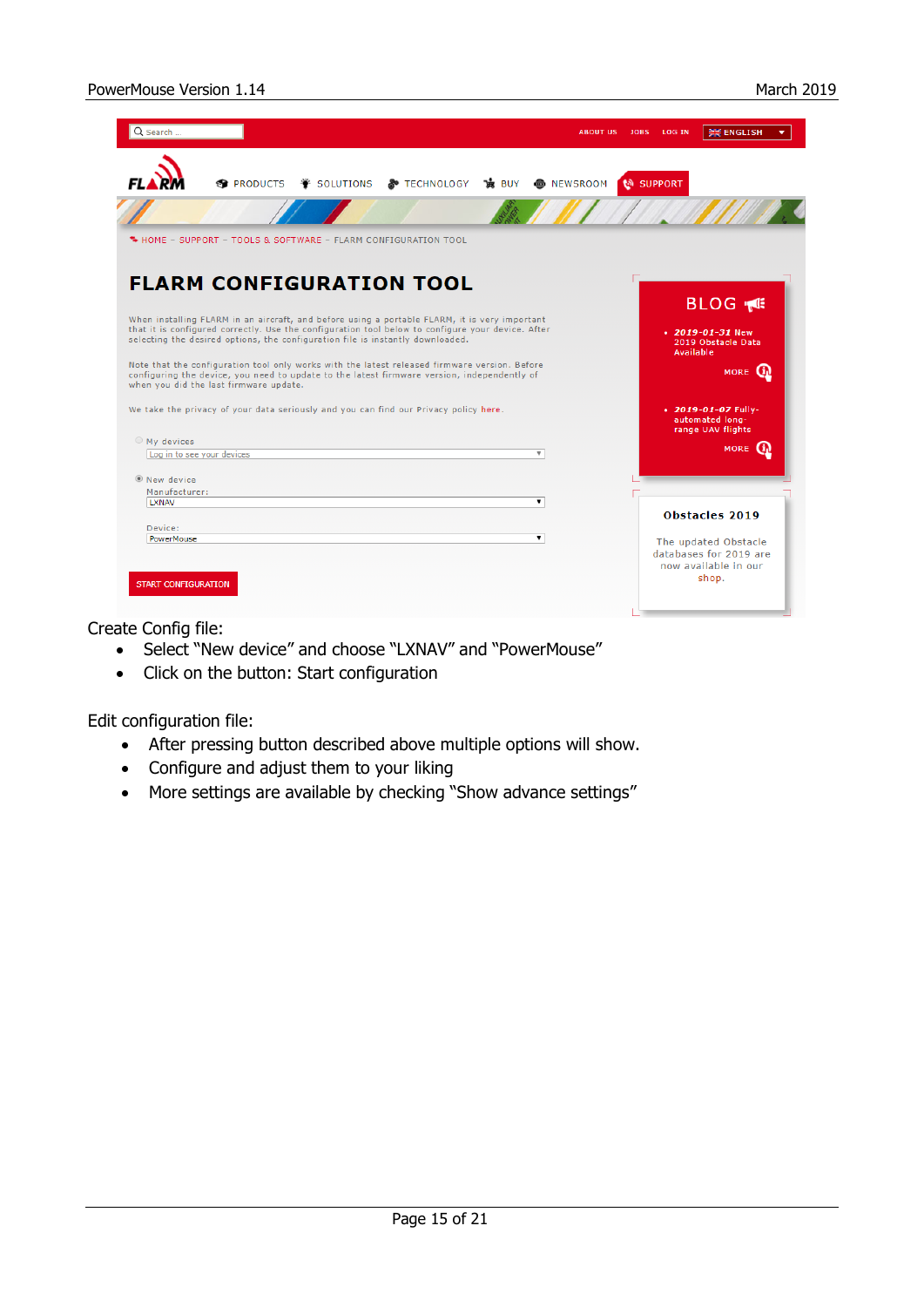|                         | <b>ICAO 24-bit aircraft address, hexadecimal</b>                                                                                                                                                                                                                                                                                                                                                                                                                                                       |
|-------------------------|--------------------------------------------------------------------------------------------------------------------------------------------------------------------------------------------------------------------------------------------------------------------------------------------------------------------------------------------------------------------------------------------------------------------------------------------------------------------------------------------------------|
|                         | Official 24-bit ICAO aircraft address in hexadecimal notation, as issued by local CAA. It consists of<br>six hexadecimal characters (0-9, a-f) and can be obtained from the aircraft papers. Must match the<br>address configured in the Mode-S transponder. If the aircraft does not have a Mode-S transponder,<br>it's possible to leave the field empty to use the device specific radio id. Enter "0" (zero) for random<br>id (not recommended, will make Search and Rescue (SAR) very difficult). |
|                         |                                                                                                                                                                                                                                                                                                                                                                                                                                                                                                        |
| Aircraft type           |                                                                                                                                                                                                                                                                                                                                                                                                                                                                                                        |
|                         | The configured aircraft type will influence motion prediction and collision risk algorithms and<br>warnings for both the own aircraft as well as other aircraft. Ensure that you select the correct type.                                                                                                                                                                                                                                                                                              |
|                         | ▼                                                                                                                                                                                                                                                                                                                                                                                                                                                                                                      |
|                         |                                                                                                                                                                                                                                                                                                                                                                                                                                                                                                        |
|                         | Data sentences on data port 1<br>According to instructions from the display/equipment manufacturer.                                                                                                                                                                                                                                                                                                                                                                                                    |
|                         |                                                                                                                                                                                                                                                                                                                                                                                                                                                                                                        |
|                         | GPS and FLARM (Default) $\blacktriangledown$                                                                                                                                                                                                                                                                                                                                                                                                                                                           |
|                         | <b>Protocol version for data port 1</b>                                                                                                                                                                                                                                                                                                                                                                                                                                                                |
|                         | "Version 4" is typically supported by all displays. Select a higher version if the display supports it                                                                                                                                                                                                                                                                                                                                                                                                 |
|                         | to have access to all functions. Select "Version 3" if Data sentences is configured as Garmin TIS.                                                                                                                                                                                                                                                                                                                                                                                                     |
|                         |                                                                                                                                                                                                                                                                                                                                                                                                                                                                                                        |
|                         |                                                                                                                                                                                                                                                                                                                                                                                                                                                                                                        |
| Version 4 (Default)     | ▼                                                                                                                                                                                                                                                                                                                                                                                                                                                                                                      |
|                         |                                                                                                                                                                                                                                                                                                                                                                                                                                                                                                        |
|                         | <b>Baud rate for data port 1</b>                                                                                                                                                                                                                                                                                                                                                                                                                                                                       |
| advanced functions.     | Baud rate (bit rate). Must match setting in attached display/equipment. Select at least 19200 for                                                                                                                                                                                                                                                                                                                                                                                                      |
|                         |                                                                                                                                                                                                                                                                                                                                                                                                                                                                                                        |
| 19200 (Default) ▼       |                                                                                                                                                                                                                                                                                                                                                                                                                                                                                                        |
|                         | Protocol version for data port 2                                                                                                                                                                                                                                                                                                                                                                                                                                                                       |
|                         | Protocol to be used. "Version 4" is typically supported by all displays. Select a higher version if the                                                                                                                                                                                                                                                                                                                                                                                                |
|                         | display supports it to have access to all functions.                                                                                                                                                                                                                                                                                                                                                                                                                                                   |
| Version 4 (Default) V   |                                                                                                                                                                                                                                                                                                                                                                                                                                                                                                        |
|                         |                                                                                                                                                                                                                                                                                                                                                                                                                                                                                                        |
|                         | <b>Baud rate for data port 2</b>                                                                                                                                                                                                                                                                                                                                                                                                                                                                       |
| advanced functions.     | Baud rate (bit rate). Must match setting in attached display/equipment. Select at least 19200 for                                                                                                                                                                                                                                                                                                                                                                                                      |
| 19200 (Default) ▼       |                                                                                                                                                                                                                                                                                                                                                                                                                                                                                                        |
|                         |                                                                                                                                                                                                                                                                                                                                                                                                                                                                                                        |
|                         |                                                                                                                                                                                                                                                                                                                                                                                                                                                                                                        |
|                         | Type of transponder that is installed in the aircraft.                                                                                                                                                                                                                                                                                                                                                                                                                                                 |
|                         |                                                                                                                                                                                                                                                                                                                                                                                                                                                                                                        |
| <b>Transponder type</b> | ▼                                                                                                                                                                                                                                                                                                                                                                                                                                                                                                      |

Edit advance settings:

• Do this the same way as described above for standard settings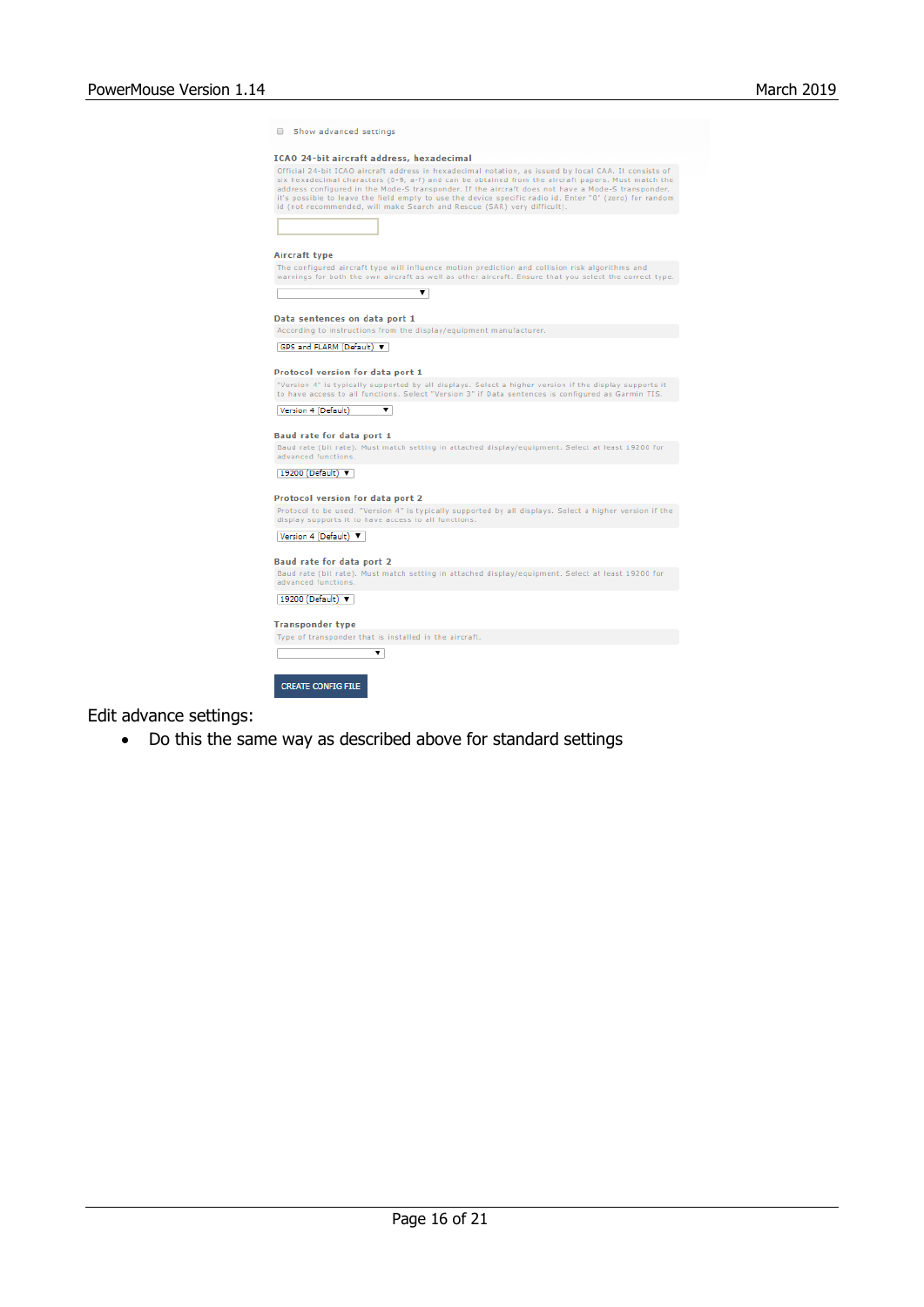| Logging interval (seconds)<br>Applicable for IGC flight recording.                                                                                                                                                                                       |
|----------------------------------------------------------------------------------------------------------------------------------------------------------------------------------------------------------------------------------------------------------|
| 4 (Default) ▼                                                                                                                                                                                                                                            |
| <b>Remove all IGC files?</b>                                                                                                                                                                                                                             |
| Deletes all IGC files from the device. Restarts the device.                                                                                                                                                                                              |
| O Yes                                                                                                                                                                                                                                                    |
| ® No (Default)                                                                                                                                                                                                                                           |
| Remove obstacle database?<br>Deletes the obstacle database (if installed) from the device. Restarts the device.                                                                                                                                          |
| O Yes                                                                                                                                                                                                                                                    |
| ® No (Default)                                                                                                                                                                                                                                           |
| Pilot name                                                                                                                                                                                                                                               |
| Applicable for IGC flight recording.                                                                                                                                                                                                                     |
|                                                                                                                                                                                                                                                          |
| Co-pilot name                                                                                                                                                                                                                                            |
| Applicable for IGC flight recording.                                                                                                                                                                                                                     |
|                                                                                                                                                                                                                                                          |
| Glider ID                                                                                                                                                                                                                                                |
| Applicable for IGC flight recording.                                                                                                                                                                                                                     |
|                                                                                                                                                                                                                                                          |
| Glider type                                                                                                                                                                                                                                              |
| Applicable for IGC flight recording.                                                                                                                                                                                                                     |
|                                                                                                                                                                                                                                                          |
| <b>Competition class of glider</b>                                                                                                                                                                                                                       |
| Applicable for IGC flight recording.                                                                                                                                                                                                                     |
|                                                                                                                                                                                                                                                          |
| <b>Competition ID</b>                                                                                                                                                                                                                                    |
| Applicable for IGC flight recording.                                                                                                                                                                                                                     |
|                                                                                                                                                                                                                                                          |
| <b>Stealth mode</b>                                                                                                                                                                                                                                      |
| Hides tactically relevant flight data for usage at competitions. Receiving stations may use the<br>received data for the purposes of traffic safety only or with a time delay of 10 minutes. Tactical<br>data like climb rate are omitted or randomized. |
| C Enable<br>@ Disable (Default)                                                                                                                                                                                                                          |
| No-Track mode                                                                                                                                                                                                                                            |
| Enhanced privacy mode. Receiving stations may use the received data for the purposes of traffic<br>safety only. If enabled, Search and Rescue (SAR) based on data received by ground stations is not<br>possible.                                        |
| C Enable<br>Disable (Default)                                                                                                                                                                                                                            |

Create config file:

- Click button "Create config file"
- File (FLARMCFG.txt) will automatically be downloaded to your computer

|                       |   | <b>CREATE CONFIG FILE</b> |
|-----------------------|---|---------------------------|
|                       |   |                           |
|                       |   |                           |
| E<br>FLARMCFG (1).TXT | ㅅ |                           |

To load this file into PowerMouse, save it on the USD memory stick. To load this file into PowerMouse, insert USB key into USB slot on PowerMouse and switch on PowerMouse. File will be automatically loaded into device.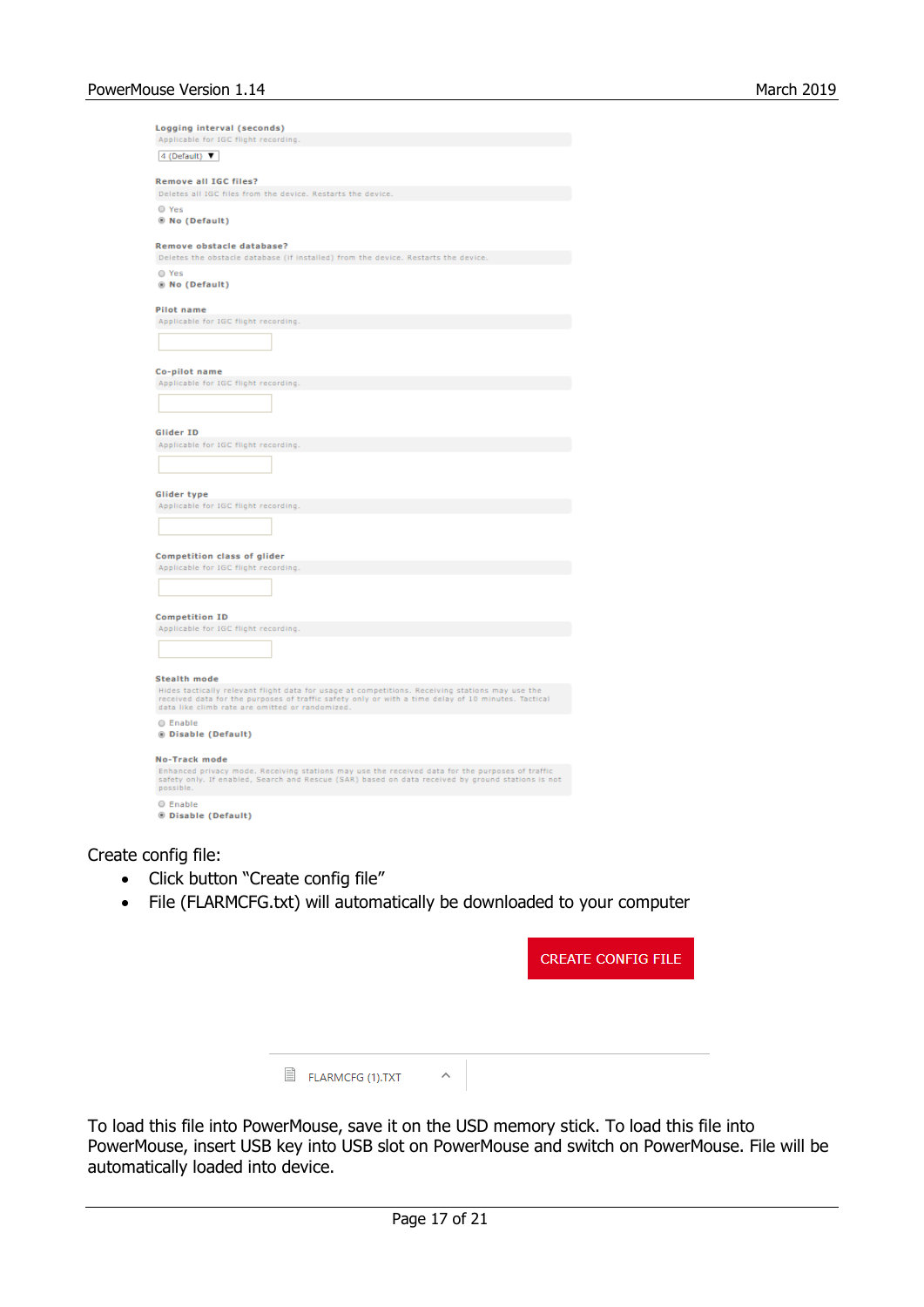## <span id="page-17-0"></span>**6.5 Saving flight on the USB stick**

The last 20 flights will be downloaded at every switching on (only if the USB stick is inserted). If there are already some of the 20 flights on the USB stick, they will not be downloaded again. That means: if you have been flying a lot without downloading flights, the download procedure will take some time, so don't switch off. To download one flight after landing perform the following procedure: Wait a 3 minute after landing. Then switch off power for at least 5 sec. Insert the USB stick (in case it's not already inside) and switch on again.



The collision avoidance functionality does not depend on the status of the USB stick (inserted or not)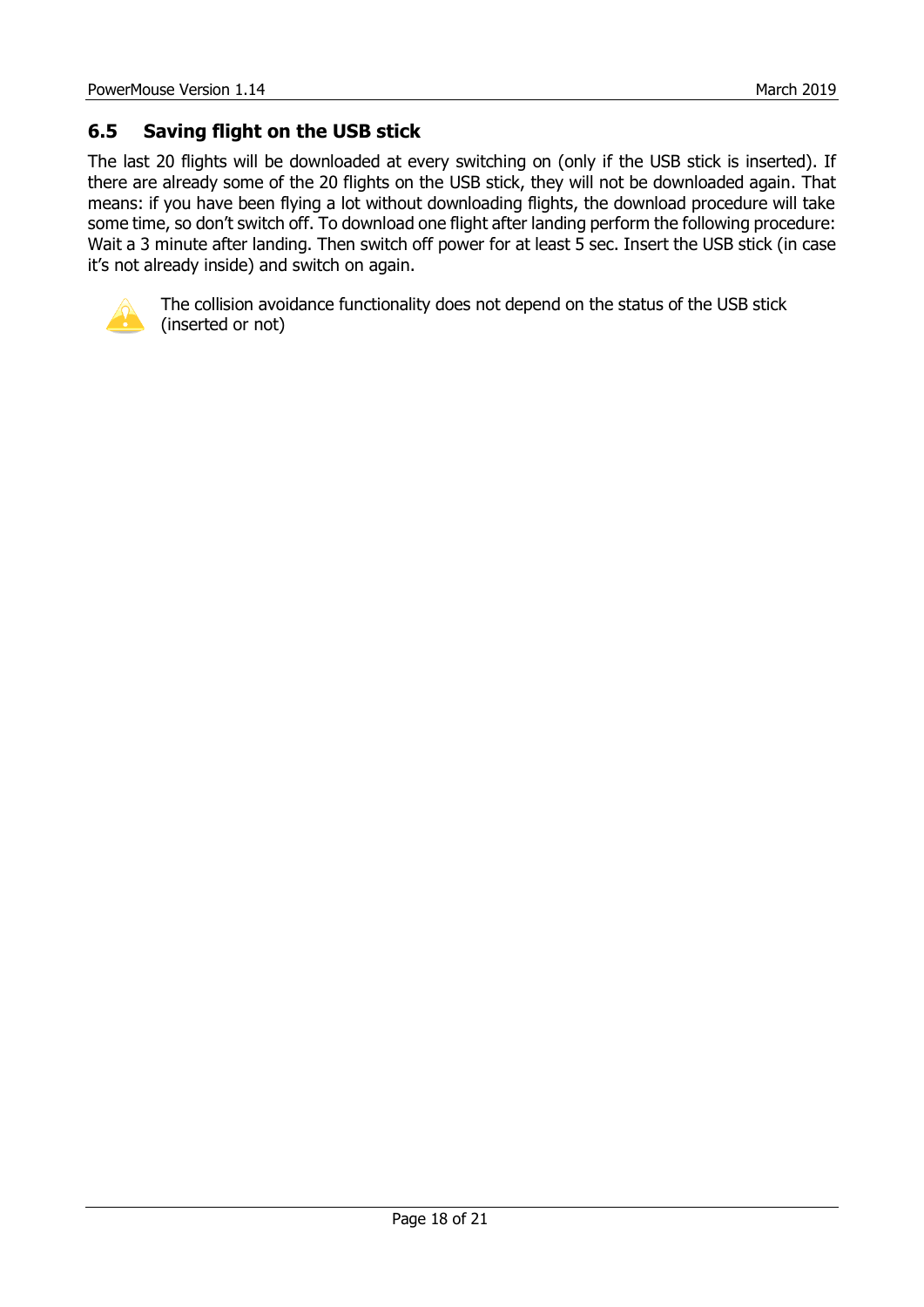## <span id="page-18-0"></span>**7 Updating the obstacle database**

The firmware update will be executed, when the system finds a file with the extension \***.obs**. on the USB stick root. The procedure runs identically to the firmware update and takes a few minutes. Please delete the obstacle file from the USB stick after the update.

All data must be in the USB stick root directory. Folders and subfolder are not allowed. Names of the files shall not be changed.



File format FAT16 or FAT32 and USB 2.0 type is supported.



FLARM Tools is used only for Classic FLARM and in not compatible with PowerMouse.

<span id="page-18-1"></span>Obstacle database can be purchased on official flarm web site [www.flarm.com,](http://www.flarm.com/) section products/obstacles.

Under manufacturer please select LXNAV For device please select PowerMouse.

| Manufacturer:                                                                                                                           |  |
|-----------------------------------------------------------------------------------------------------------------------------------------|--|
| <b>LXNAV</b>                                                                                                                            |  |
| Device:                                                                                                                                 |  |
| PowerMouse                                                                                                                              |  |
| Click here to access the device manual<br>with instructions on how to find the                                                          |  |
| internal FLARM serial number. The serial<br>number has the form FLANGA10W-001234.<br>Do not use the serial number of the<br>PowerMouse. |  |
| (Internal) FLARM Serial Number:                                                                                                         |  |

Internal serial number is available in IGC file. You will find it in following format: LFLA14313607DEVNO FLANGA10W-**002445**

If you open IGC file with notepad, please search for text "FLANGA10W". If you open IGC file with SeeYou, please right click and select flight properties, then Misc, scroll down for approximately one page and you will find the internal serial number.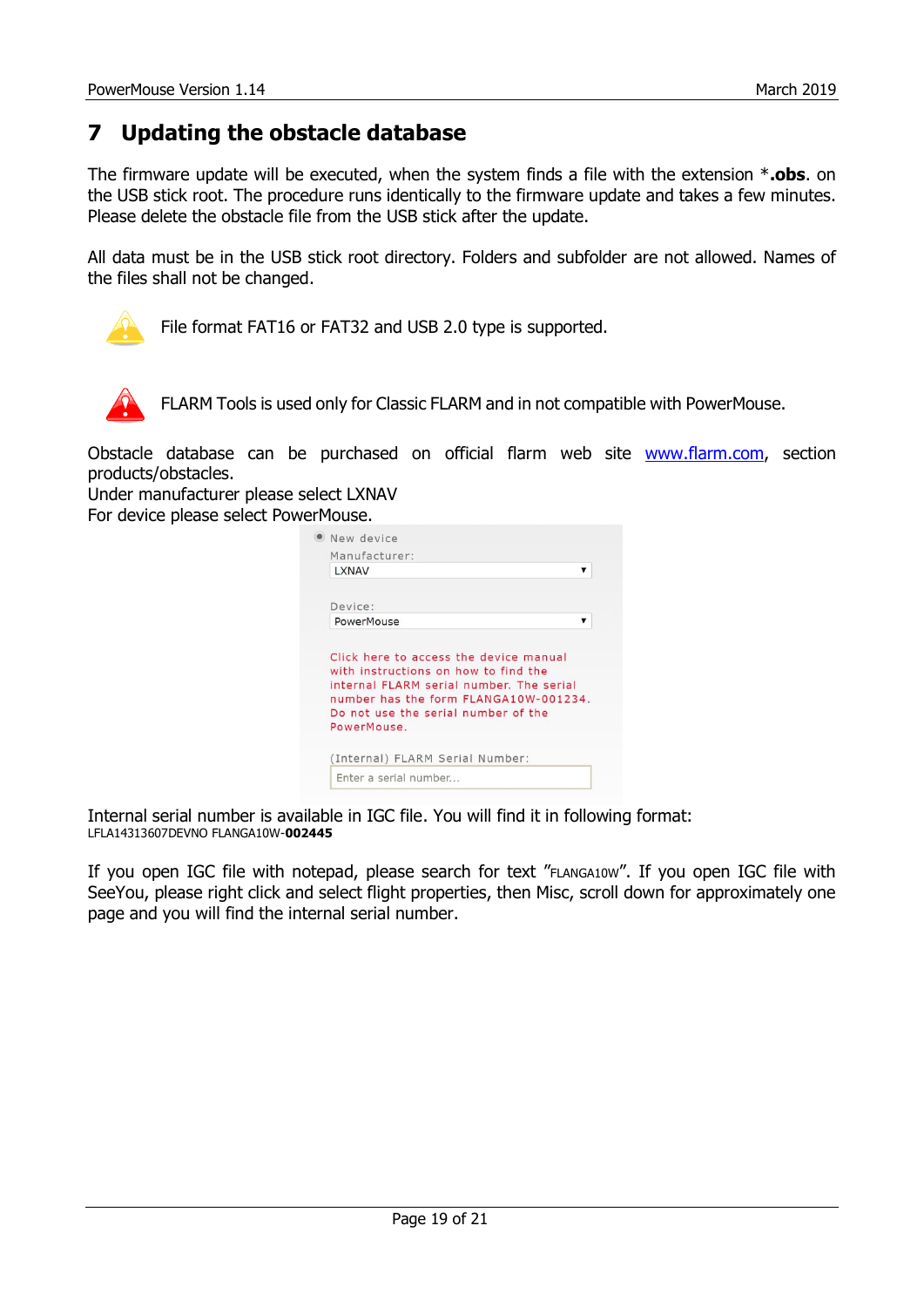| Flight             | Task                                           | Observation zone                       | Task options |     |
|--------------------|------------------------------------------------|----------------------------------------|--------------|-----|
|                    | Start points                                   | Photos                                 | Misc         |     |
| NMEA output        |                                                |                                        |              |     |
| Interface:         |                                                |                                        |              |     |
| COM <sub>1</sub>   |                                                |                                        |              |     |
| 3D View            |                                                |                                        |              |     |
| 3D Symbol:         |                                                | 3D Symbol file:                        |              |     |
| Autoselect         |                                                |                                        |              |     |
|                    |                                                |                                        |              | 111 |
| Source             |                                                |                                        |              |     |
|                    | HFRHWHARDWAREVERSION: 1.0                      |                                        |              |     |
|                    | HFFTYFRTYPE:PowerFLARM                         |                                        |              |     |
|                    |                                                | HFGPSRECEIVER:u-blox 8,56ch,50000m     |              |     |
|                    |                                                | HFPRSPRESSALTSENSOR:MEAS MS5607,25000m |              |     |
| I023638FXA3940SIU  |                                                |                                        |              |     |
|                    | IFLA14313607FRW 6.63<br>LFLA143136 STEALTH OFF |                                        |              |     |
|                    | LFLA143136 NOTRACK OFF                         |                                        |              |     |
|                    | LFLA143136ID 1 3E73F3                          |                                        |              |     |
| LFLA143136OB       |                                                |                                        |              |     |
|                    | LFLA14313607OBSTEXP                            |                                        |              |     |
|                    |                                                | LFLA14313607DEVNO FLANGA10W-002445     |              |     |
|                    | LFLA14313607BUILD 07d10ec6e                    |                                        |              |     |
| LFLA14313607ACFT 1 | LFLA14313607RANGE 14000                        |                                        |              |     |
| LFLA14313607THRE 2 |                                                |                                        |              |     |



All power mouses logging IGC logs, even they don't have IGC option. PowerMouses without IGC option will have IGC flight without signature and will be not valid for badges or OLC.